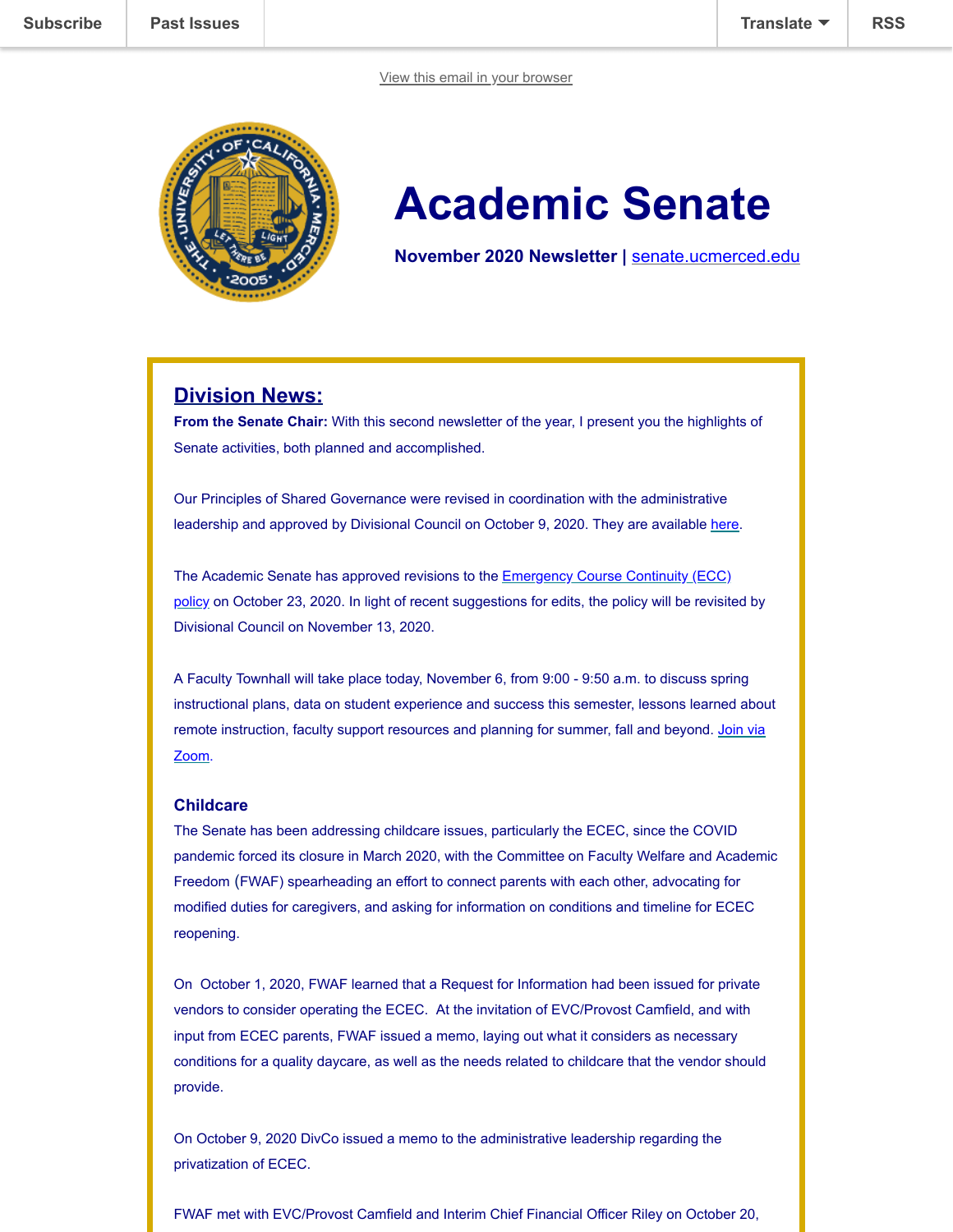[2020 to learn a](https://us18.campaign-archive.com/home/?u=7a4be5fc797127c29f7d3935b&id=ca060935f8)bout the negotiation with a private vendor for ECEC, and advocated, wit[h the](javascript:;) Senate Chair, for closer communication with the ECEC families and the Senate.

Discussions about this topic are ongoing.

#### **Grants Funding**

On October 26, 2020 Chancellor Juan Sánchez Muñoz and Executive Vice Chancellor & EVC/Provost Gregg Camfield shared a [memorandum](https://ucmerced.box.com/s/x7gjk7n3u3aul4tnprt2s6m9ru82qyg7) in which they announced their approval of additional, one-time institutional funding for AY 20-21 in support of the annual Senate faculty grants program, instrumentation grants, and conceptualization grants. The Chancellor and EVC/Provost approved this funding as a sign of their commitment to UC Merced's research mission and advancement to R1 Carnegie classification.

On November 5, the Senate office distributed the [AY 20-21 Call for Proposals](https://senate.ucmerced.edu/sites/senate.ucmerced.edu/files/news/documents/call_for_proposals_for_faculty_research_grants_2021_final.pdf) for the annual Senate faculty grants program. The Chancellor and EVC/Provost approved \$100,000 in additional, one-time institutional funding for the faculty grants program this year. The Committee on Research (CoR) will have a total of \$275,000 to allocate for the grants program and can award up to \$10,000 per faculty member. The deadline for submitting proposals is January 25, 2021.

#### **Systemwide Activities**

- On November 3, 2020, Systemwide Academic Senate Chair Gauvain distributed her letter transmitting the Academic Council's review of the proposed campus curtailment program. The text of her letter, along with the full set of comments from Senate divisions and systemwide committees, can be found [here.](https://ucmerced.box.com/s/66tfnb886gex0okuqhfgkjbcvobyf6je)
- On November 4, 2020, UCOP shared a statement on the rejection of Proposition 16. The announcement can be found [here](https://www.universityofcalifornia.edu/press-room/uc-continue-champion-diverse-student-body-despite-rejection-proposition-16).
- The Board of Regents' Meeting will take place November 17–19, 2020 at UCSF Mission Bay. Information about the meeting will be published [here.](https://regents.universityofcalifornia.edu/meetings/index.html)

Finally, the Senate will be holding its annual fall Meeting of the Division on Thursday, December 17, 2020, from 2:00 p.m. to 3:30 p.m. via Zoom. I hope you will mark your calendars and join us for this meeting. In the meantime, Happy Thanksgiving!

-Robin DeLugan

# **Committee Highlights**

[The Admissions and Financial Aid Committee](https://senate.ucmerced.edu/committees/admissions-financial-aid-committee-afac) (AFAC) considered two proposals put forth by the Office of Admissions:

- i. Modified selection criteria: AFAC voted in favor of removing exam scores and adding alternate GPAs.
- ii. AFAC voted in favor of test-blind admissions for the next two years.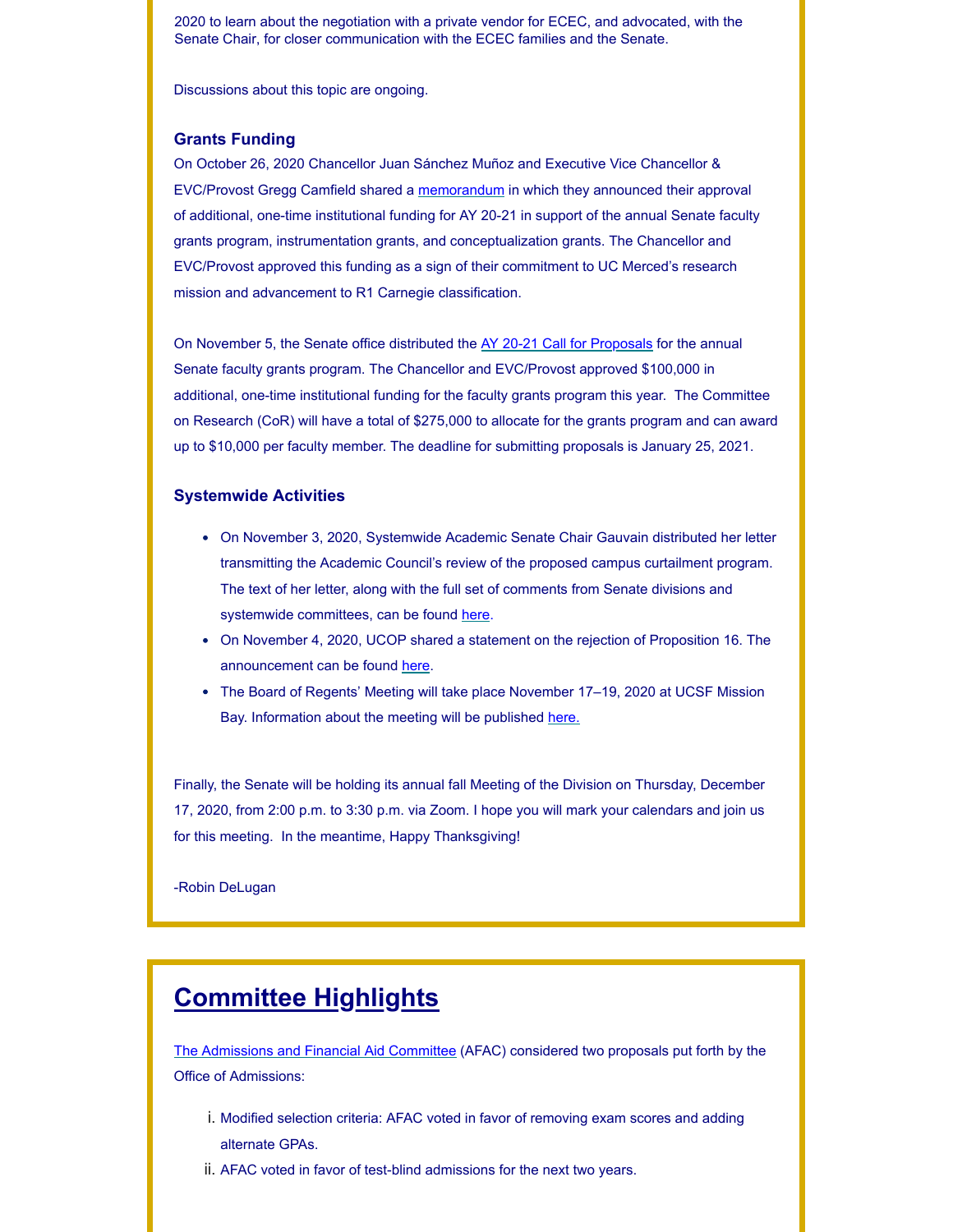AFAC members discussed and endorsed the SNS proposal to change the name of the Che [and Chemical B](https://us18.campaign-archive.com/home/?u=7a4be5fc797127c29f7d3935b&id=ca060935f8)iology department to Chemistry and Biochemistry. The committee also r[eviewed](javascript:;) and offered comments on the Online Undergraduate Degree Task Force.

[The Committee on Academic Personnel](https://senate.ucmerced.edu/CAP) (CAP) is reviewing the proposed revisions to APM 700, the proposed revisions to Senate Bylaw 336, and the pre-proposal to establish the Gallo School. The committee also commented on the proposed AY 20-21 curtailment program and continues to conduct its usual business of case review.

[The Committee on Academic Planning and Resource Allocation](https://senate.ucmerced.edu/CAPRA) (CAPRA) is evaluating the academic plans submitted by Schools and Divisions and regularly consults with Associate Provost of Academic Planning and Budget (APAPB) Schnier. The committee is also reviewing the pre-proposal to establish the Gallo School, and commented on the proposed name change of the Chemistry & Chemical Biology department and the proposed AY 20-21 curtailment program.

[The Committee on Faculty Welfare and Academic Freedom](https://senate.ucmerced.edu/FWAF) (FWAF) held its regular meeting on October 15, 2020 and discussed its proposal to include teaching professors on CAP (to be pursued in Spring 2021), the proposed curtailment program, campus workgroup on police reform, DivCo's action plan related to campus climate and culture, and Covid-19 mitigation measures.

[The Committee on Research](https://senate.ucmerced.edu/COR) (COR) is reviewing the UC Merced Community and Labor Center's Organized Research Unit (ORU) proposal, the pre-proposal to establish the Gallo School, and the proposed revisions to APM 700. CoR also distributed the AY 20-21 Call for Proposals for the annual Senate faculty grants program and the Call reflects the increase in funds provided by the Chancellor and EVC/Provost. CoR issued a joint survey with Interim Vice Chancellor for Research and Economic Development (VCORED) Zatz to Senate faculty on core facilities, and approved the charge of the newly-formed CoR/Sponsored Projects Office (SPO) working group. CoR regularly consults with Interim VCORED Zatz on the reopening of campus. CoR also commented on the proposed name change of the Chemistry & Chemical Biology department and the proposed AY 20-21 curtailment program.

[The Graduate Council](https://senate.ucmerced.edu/GC) (GC) met on October 12 and 26, 2020, and discussed self-supporting graduate professional degree programs, academic planning and enrollment management, GC's plan for implementing DivCo's Anti-Racism Action Plan, and the proposed curtailment program. The committee also consulted with Professor Sarah Kurtz on a proposal to establish a 4+1 (BS+MS) program at UCM and the approval process for such a program. Lastly, the committee consulted with Gallo School Initiative Team members about the Gallo School Pre-proposal, and with Interim Graduate Dean Chris Kello on graduate student wellness, newly proposed Diversity Fellowships, and the role of Agriculture and Natural Resources (ANR) researchers in graduate education.

[The Undergraduate Council](https://senate.ucmerced.edu/UGC) (UGC) members recommended approval of six courses and endorsed the SNS proposal to change the name of the Chemistry and Chemical Biology department to Chemistry and Biochemistry. Council also reviewed and offered comments on the Online Undergraduate Degree Task Force and is currently reviewing the pre-proposal for the Julio and Ernest-Gallo School of Management.

[The Committee on Rules and Elections](https://senate.ucmerced.edu/CRE) (CRE) will meet on November 24, 2020..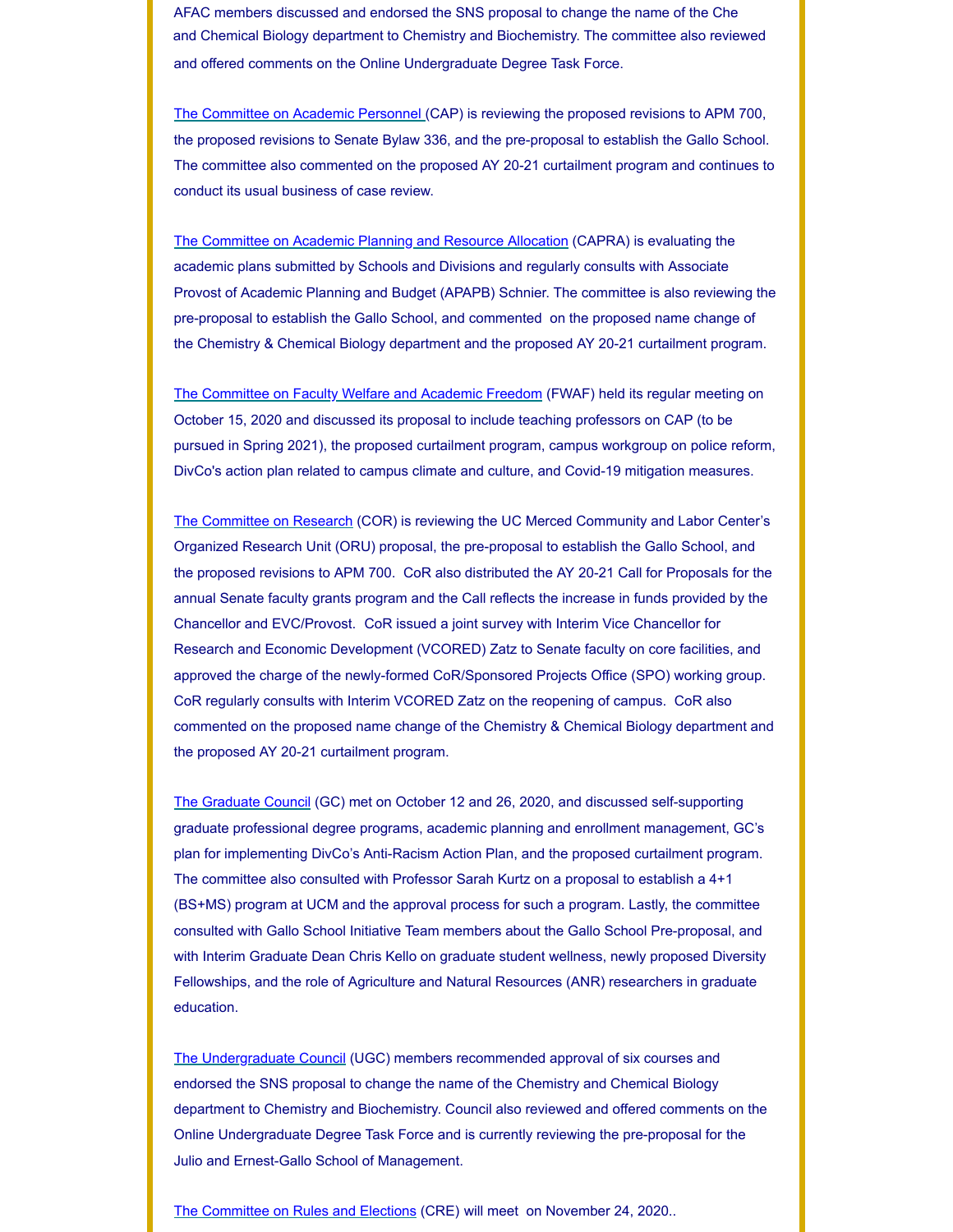Administrative Equity Advisor program with Associate Vice Provost for the Faculty (AVPF) Valdez, inclusion of UCM Black Alliance (UCMBA) and Staff and Faculty of Color Association in Senate anti-racism initiatives with UCMBA representative Dr. Maria Martin, and the proposed systemwide curtailment program. [The Committe](https://us18.campaign-archive.com/home/?u=7a4be5fc797127c29f7d3935b&id=ca060935f8)[e for Diversity and Equity \(D&E\)](https://senate.ucmerced.edu/DE) met on October 19, 2020 and discussed [the](javascript:;)

[The Committee on Committees](https://senate.ucmerced.edu/COC) (CoC) has appointed representatives to the following:

- Public Health Work Group
- Vice Chancellor of the Division of Finance and Administration Search Committee
- UC Free Speech Center Advisory Board\*
- Knowledge Transfer Advisory Committee\*
- UCM Strategic Planning Governance Committee
- GSA representative on Graduate Council \**Systemwide Committees*

[The Committee on Library and Scholarly Communication](https://senate.ucmerced.edu/LASC) (LASC) is currently reviewing the preproposal for the Ernest & Julio Gallo School of Management and will meet on December 1, 2020.

[Divisional Council](https://senate.ucmerced.edu/DivCo) (DivCo) has sent comments to the systemwide Academic Senate on the proposal curtailment program and is currently reviewing proposed guidelines for an Authorship Data Sharing Board.

## **November Meeting Schedules**

**AFAC** – will conduct business via email. **CAP** – NOV 13, 20 **CAPRA** – NOV 10, 24 **CoC** – NOV 18 **CoR** – NOV 2, 16, 30 **CRE** – NOV 24 **D&E** – NOV 16 **DIVCO** – NOV 13 **FWAF** – NOV 17 **GC** – NOV 9, 23 **UGC** – NOV 9

**BOARS** – NOV 6 **CCGA** – NOV 4 **COUNCIL** – NOV 23 **UCEP** – NOV 2 **UCFW –** NOV 13 **UCOLASC** – NOV 18 **UCORP** – NOV 9 **UCPB** – NOV 3 **UCP&T** – NOV 20

# **Contact the Chair**

Questions, concerns, or issues you would like to see addressed? Contact Senate Chair DeLugan at [senatechair@ucmerced.edu.](http://senatechair@ucmerced.edu/) **\_\_\_\_\_\_\_\_\_\_\_\_\_\_\_\_**



## **Review Items:**

A webpage on the UCM Senate website is now available and will be updated regularly. Please click [here](https://senate.ucmerced.edu/review-items) to view the items that are currently discussed and reviewed locally and at the systemwide level.